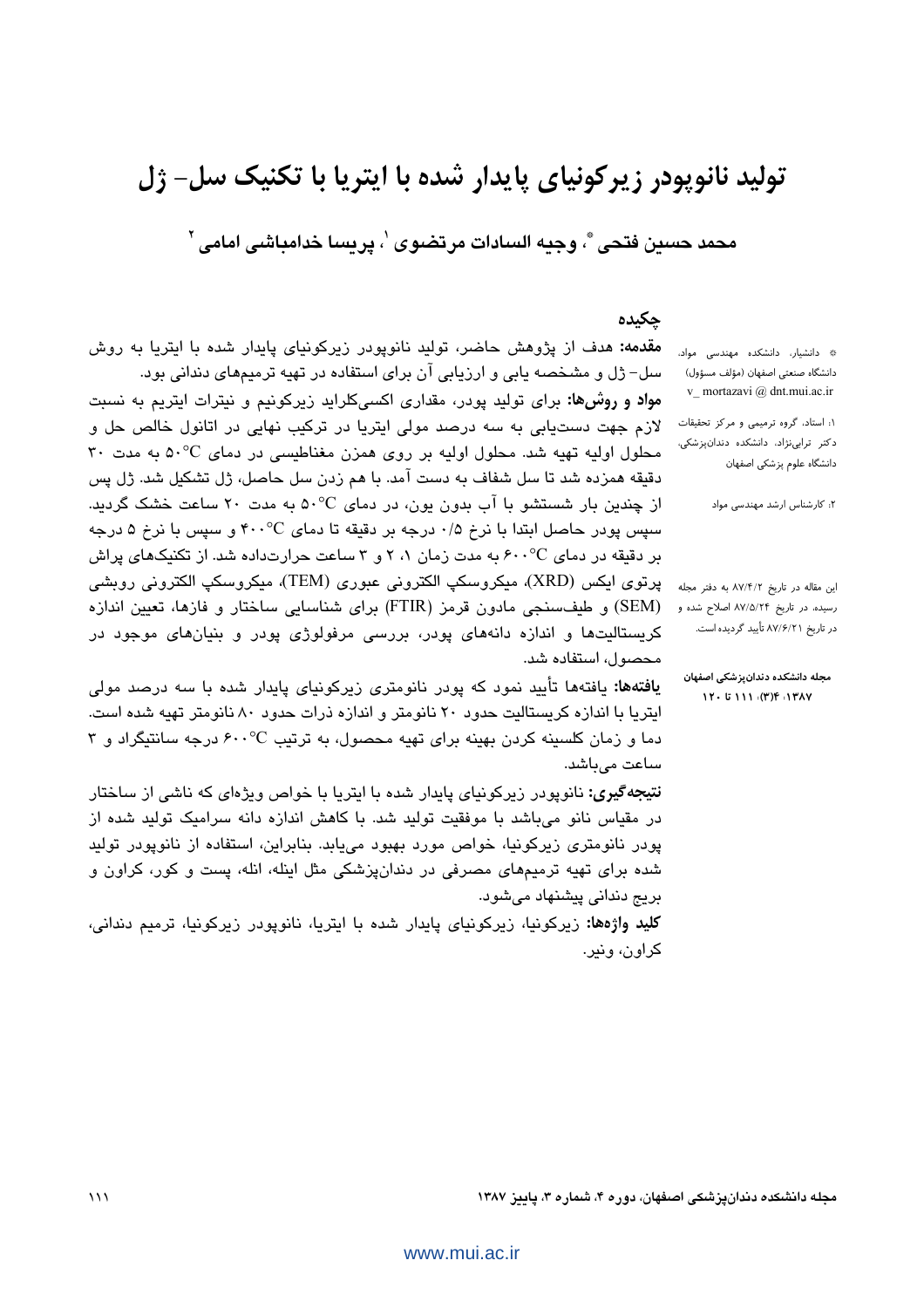#### مقدمه

زیر کونیای پایدار شده با سه درصد مولی ایتریا (3Y- TZP) به واسطه خواصى نظير پايدارى شيميايى و ابعادى خوب، استحكام مکانیکی خوب، چقرمگی (Toughness) و ضریب یانگ (Young's Modulus) مناسب، به عنوان یک بیوسرامیک برای ساخت پروتزهای جراحی، ارتوپدی و تهیه ترمیمهای دندانی مورد توجه قرار گرفته است[۱]. در سالهای اخیر، جهت توسعه زیرکونیا انواع مختلفی از محلولهای جامد برای كاربردهاى زيست– پزشكى ارزيابى و آزمايش شد، ولى تحقيقات بعدی بر سرامیکهای زیرکونیا- ایتریا با ریزساختار دانه ریز و شبكه تتراكونال زيركونيا (TZP) تمركز بيشتري پيدا نمود[٣، ٢].

پلی کریستال زیر کونیای تتراگونال مورد استفاده در جراحی، توسط استاندارد 98 -ASTM F1873 و ISO13356 تأييد و عرضه می شود[۴]. تا سال ۱۹۹۹ میلادی، تعداد سیصد هزار گوی مفصل ران مصنوعی زیرکونیایی در بدن بیماران قرار گرفته، که این میزان در سال ۲۰۰۶ میلادی به ششصد هزار عدد رسیده است. جامعه دندان پزشکی نیز با یی بردن به مزایای زیبایی و خواص مکانیکی زیرکونیا به شدت از آن استقبال کرده، بازار زیرکونیا برای کاربردهای پزشکی به طور متوسط سالانه حدود ١٢ درصد رشد نشان مي<هد[۵].

زیرکونیا هیچ گونه فرایند خوردگی را در محیطهای بیولوژیکی نشان نمیدهد و اغلب در بدن موجود زنده پایدار می،ماند. پژوهش،های آزمایشگاهی و کلینیکی در بدن نشان می دهد که زیر کونیا به طور چشمگیری توسط بافت اطراف مورد پذیرش قرار میگیرد. زیرکونیا با استخوان پیوند شیمیایی برقرار نمي كند و به عنوان بيوماده خنثى شناخته شده است[۶]. استانداردهای 82 -ASTM F748 و 82 -ASTM F763 و نيز استاندارد ISO10993، راهنمای مناسبی برای آزمون بیولوژیکی مواد مصرفی برای کاربردهای ارتوپدی است. بر اساس آزمونهای مذکور، نشان داده شده است که زیرکونیا خاصیت سمی ندارد و سازگاری زیستی خوبی نشان میدهد[۴].

پژوهش های گستردهای به منظور کاربرد زیرکونیا در دندانپزشکی صورت گرفته و اطلاعات مطلوبی درباره ساخت و ارزیابی خواص زیرکونیا برای تهیه بریج دندانی، ونیر، سازه های تمام سرامیکی، اینله و کراون دندانی در دسترس است[۱۳-۷]. از

آن جا که سرامیکهای دندانی ترد بوده، مقاومت به شکست و استحکام خمشی کمی دارند، امکان ساخت ترمیمهای دندانی تمام سرامیکی از آنها محدود میباشد. در حال حاضر، به کارگیری سرامیک زیرکونیای پایدار شده با ایتریا (Y- TZP)، از طريق طراحي و ساخت به كمك كامپيوتر (CAD/CAM) در دندانپزشکی، ساخت ترمیمهای تمام سرامیکی را مقدور ساخته است. سرامیک زیرکونیای پایدار شده با ایتریا (Y-TZP)، خواص نوری عالی نسبت به دیگر گروههای مواد، عملکرد و کارایی مکانیکی عالی، استحکام و مقاومت به شکست زیاد و چقرمگی شکست فوق العاده نسبت به سایر سرامیکهای دندانی از خود نشان داده است[۱۴، ۷]. تهیه ایمیلنتهای دندانی، اینله، انله، پست و کور، کراون و بریج دندانی از زیرکونیا در دهه پایانی قرن بیستم گزارش شده است[۱۲، ۶]. ازآن جا که زیرکونیای پایدار شده با ایتریا (Y- TZP) خواص مکانیکی مناسبی دارد، جهت ساخت بریجهای دندانی تمام سرامیکی برای جایگزینی دندان های آسیا مورد توجه قرار گرفته است[۷]. این ماده به طور موفقیت آمیزی به صورت ایمپلنت دندانی در حیوانات آزمایش شده است[۱۵]. به تازگی نیز پستهای تهیه شده از زیرکونیای پایدار شده برای ترمیم دندانهای معالجه ریشه شده معرفی شده است [١٩-١۶]. پژوهشهای گستردهای نیز به منظور بهینه سازی شرایط تولید زیرکونیای پایدار شده با ایتریا جهت کاربردهای دندانپزشکی صورت گرفته است که از آن جمله می توان به افزودن اکسیدهای رنگی به سرامیک زیرکونیا به منظور ایجاد ترمیمهای همرنگ دندان اشاره نمود[۲۰].

پلی کریستال زیر کونیای پایدار شده توسط ایتریا (Y- TZP) با اندازه دانه زیر میکرون، خواصی نظیر استحکام خمشی و چقرمگی شکست بالا در دمای اتاق از خود نشان میدهد. با كاهش اندازه دانهها به محدوده نانومتر، مى توان اين خواص را بهبود بخشید[۲]. با کاهش اندازه دانههای سرامیک تولید شده از پودر نانومتری زیرکونیا، خواص نوری بهبود یافتهای از لحاظ شفافیت و نیمه شفافیت حاصل می شود. بهبود خواص نوری به ویژه برای ساخت مواردی چون کراون و ونیر دندانی اهمیت به سزایی دارد[۲۱].

در پژوهش حاضر تلاش شد تا با اجرای حداقل مراحل ممکن به روش سل– ژل، فرایند ساده و به نسبت سریعی جهت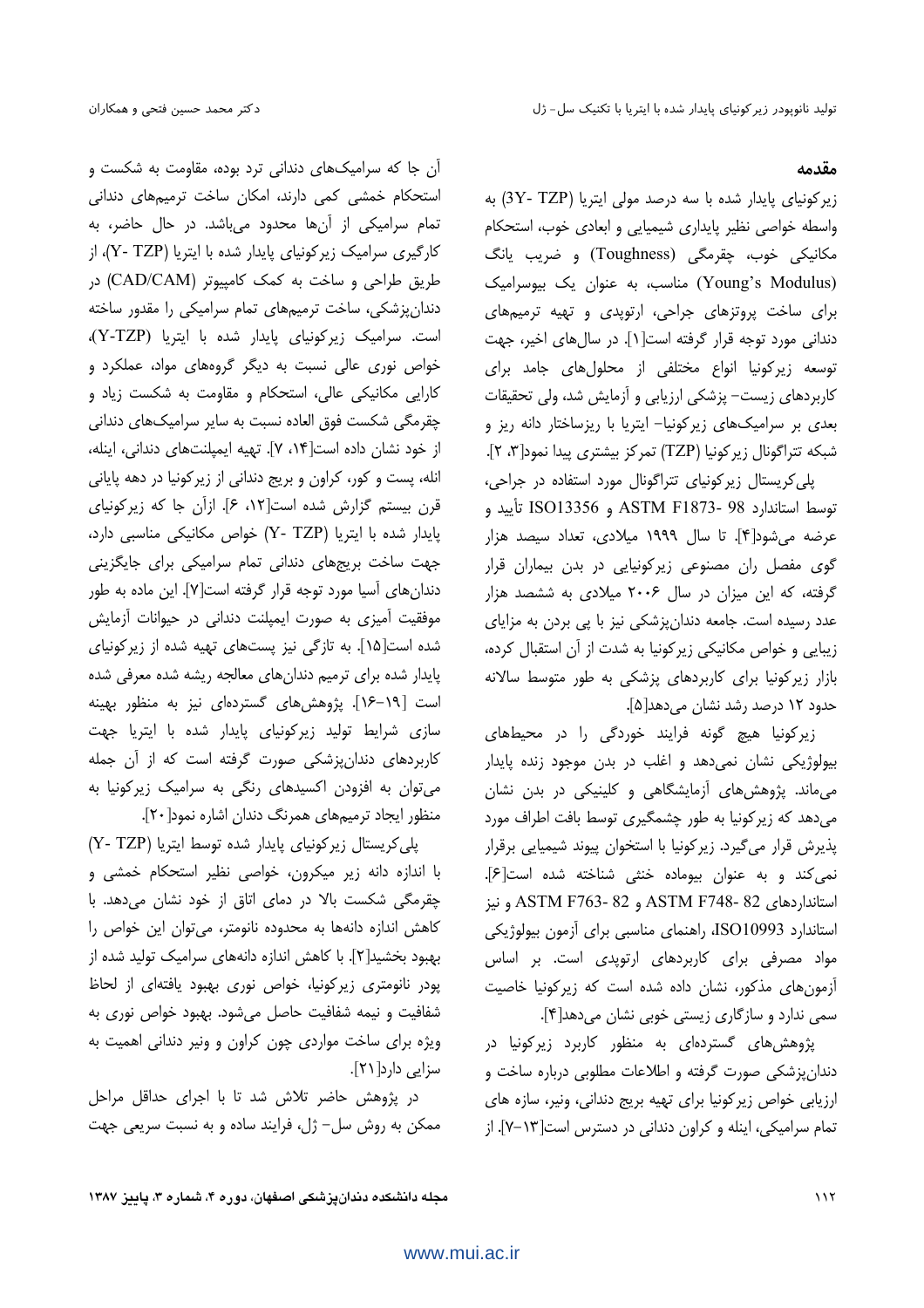تولید نانویودر زیرکونیای پایدار شده با سه درصد مولی ایترپا حاصل شود. دستیابی به فناوری تهیه نانوپودر زیرکونیا ممکن است ضمن موفقیت در تولید این بیوسرامیک در مقیاس نانو در كشور، با حصول خصوصيات مطلوب مثل خواص مكانيكى و نوری برتر مورد نظر در دندان پزشکی، کشور را از وارد کردن محصول از خارج بي نياز سازد.

مواد و روش ها

این پژوهش از نوع تجربی— آزمایشگاهی و بدون جهت بود. جمعیت مورد پژوهش، نمونههای تهیه شده زیرکونیای پایدار شده بود. برای تولید یود<sub>( ز</sub>یرکونیای پایدار شده با سه درصد مولی ایتریا (3Y- TZP) به روش سل- ژل، مقدار مشخصی از اكسى كلرايد زير كونيم، ZrOCl2.8H2O (BDH Chemicals, UK) ZrOCl2.8H2O و نيترات ايتريم Sigma Aldrich, Germany) Y(NO3)3.6H2O به نسبت لازم جهت دستیابی به سه درصد مولی ایتریا (Y2O3) در ترکیب نهایی در اتانول خالص ( Merk Chemicals, Darmstadt, Germany) با خلوص بیش از ۹۹ درصد حل و محلول اولیه با غلظت ۰/۰۰۱ مول بر لیتر تولید شد. محلول اولیه بر روی همزن مغناطیسی در دمای ۵۰ درجه سانتی گراد به مدت ۳۰ دقیقه همزده شد تا سل شفاف به دست آمد. با همزدن سل حاصل به مدت ۳۰ دقیقه در شرایط مذکور، ژل تشکیل شد. جهت حذف یون کلر، ژل چندین بار با آب بدون یون شستشو داده شد. عمل شستشو تا هنگامی تکرار گردید که رسوبی به هنگام اضافه کردن محلول نیترات نقره (AgNO3) یک دهم مولار مشاهده نشد. ژل شستشو داده شده در دمای ۵۰ درجه سانتی گراد به مدت ٢٠ ساعت خشک گرديد. پودر حاصل از

ژل خشک شده در یک کوره قابل برنامهریزی ابتدا با نرخ ۰/۵ درجه بر دقیقه تا دمای ۴۰۰ درجه سانتی گراد حرارت داده شد و سپس با نرخ ۵ درجه بر دقیقه در دمای ۶۰۰ درجه سانتی گراد به مدت زمان سه ساعت حرارت داده شد. به منظور بررسی امکان کلسینه کردن نمونه در زمانهای کمتر، نمونههایی نیز علاوه بر زمان ۳ ساعت به مدت زمان های ۱ و ۲ ساعت در دمای ۶۰۰ درجه سانتی گراد، حرارت دهی شد. در جدول ۱ شرایط آمادهسازی نمونههای مختلف همراه با نامگذاری آنها آورده شده است.

به منظور شناسایی فازهای تشکیل شده و همچنین تعیین اندازه كريستاليتها، پودر آماده شده توسط آزمون پراش پرتوى ایکس با دستگاه فلیپس (Philips) مدل XPert-MPD System تحت ولتاژ ۴۰ كيلو ولت و جريان ٣٠ ميلي آمپر مورد بررسی قرار گرفت. الگوهای پراش پرتو ایکس با استفاده از لامپ CuKα با طول موج ۱/۵۴ آنگستروم در بازه ۲۰ تا ۸۰ درجه و اندازه گام ۰/۰۲ و زمان هر گام ۵ ثانیه به دست آمد. پس از حصول الگوی پراش پرتوی ایکس، فازها و اجزای سازنده آن از طریق مقایسه زاویه و شدت پیکهای پراش با اطلاعات موجود در كارتهاى استاندارد اطلاعات نرمافزار دستگاه مشخص و تعیین گردید. تعیین اندازه کریستالیتهای نانو پودر تهیه شده هم با استفاده از الگوهای پراش پرتو ایکس و نيز رابطه (d = 0.89 λ/β.cosθ) به انجام رسيد. در رابطه مذكور، d اندازه دانهها بر حسب نانومتر، A طول موج مورد استفاده (برای تیوب مس برابر با ۰/۱۵۴ نانومتر)، β عرض بلندترین پیک در نصف ارتفاع آن بر حسب رادیان و  $\theta$  زاویه پیک می,باشد.

| زمان كلسينه كردن<br>(ساعت) | دمای کلسینه کردن<br>$(C^{\circ})$ | دمای خشک کردن<br>$\mathbf{C}^{\circ}$ | حلال   | دمای همزدن<br>$(C^{\circ})$ | نمونه          |
|----------------------------|-----------------------------------|---------------------------------------|--------|-----------------------------|----------------|
|                            | ۶۰۰                               | ۵۰                                    | اتانول | ۵۰                          | $\mathbf{D}_2$ |
|                            | ۶۰۰                               | ۵۰                                    | اتانول | ۵۰                          | $S_3$          |
|                            | ۶.,                               | ۵۰                                    | اتانول | ۵۰                          | $S_4$          |

| جدول ۱. شرایط و نحوه آمادهسازی نمونههای مختلف. |  |  |  |
|------------------------------------------------|--|--|--|
|------------------------------------------------|--|--|--|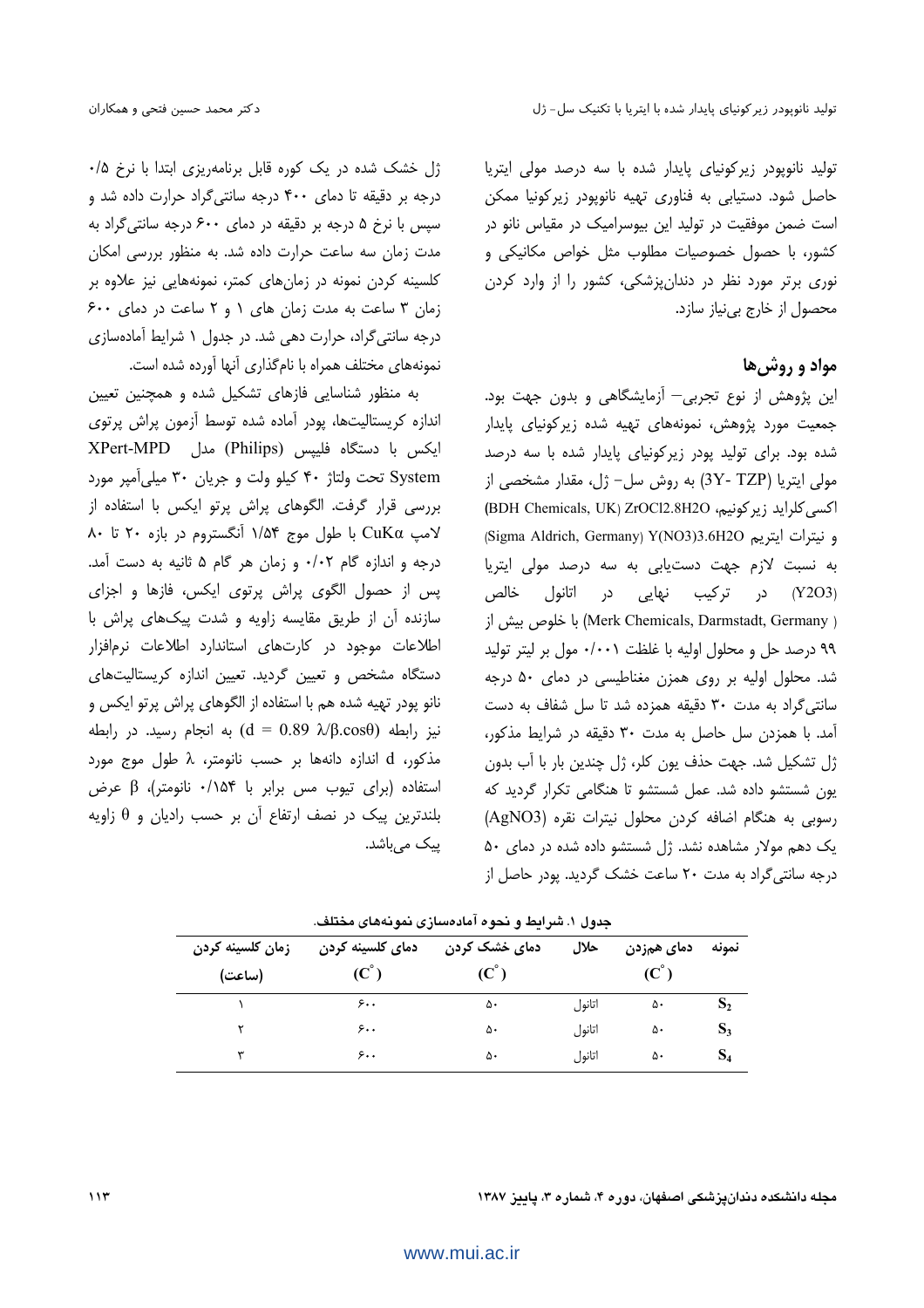برای بررسی بنیانهای موجود در محصول تهیه شده، از تكنيك طيف سنجي مادون قرمز (FTIR) با استفاده از دستگاه و با Bomem-MB 100 در محدوده  $\mathbf{f} \cdot \mathbf{f} \cdot \mathbf{f} \cdot \mathbf{f}$  و با سرعت روبش cm<sup>-1</sup> استفاده شد. این نوع طیفسنجی ابزار بسیار مفیدی برای شناسایی گروههای عاملی ترکیبات آلی میباشد. استفاده از چنین روشی کم و بیش در ترکیبات معدنی هم دیده مے شود.

بررسی مورفولوژی سطحی پودر تولید شده، توسط ميكروسكوپ الكترونى روبشى (Philips XL30) انجام شد. ولتاژ مورد استفاده برای اجرای آزمونها بین ۵ تا ۱۵ كيلو ولت بود. از ميكروسكوپ الكتروني عبوري (TEM) (Philips CM2000 FEG) نیز برای بررسی وضعیت ذرات پودر و تخمین اندازه ذرات نانو پودر تولیدی استفاده شد. میکروسکوپ الکترونی عبوری، تصویر مستقیمی از ذرات و توزیع اندازه آنها نشان میدهد.

### بافتهها

الگوی پراش پرتوی ایکس نمونههای کلسینه شده در ۶۰۰ درجه سانتی گراد به مدت ۰، ۲ و ۳ ساعت در شکل ۱ مشاهده میشود. تمامی پیکهای ظاهر شده متعلق به فاز تتراگونال ز د کونیا است.

با استفاده از معادله شرر، اندازه کریستالیت پودرهای کلسینه شده به مدت ۲ و ۳ ساعت در دمای ۶۰۰ درجه سانتی گراد محاسبه گردید، که در جدول ۲ ارایه شده است. لازم به ذکر است  $\beta$ ، عرض بلندترین پیک در نصف ارتفاع آن، یعنی پیک ظاهر شده در زاویه ۳۰٫۳° $\theta \approx 0$ ۲۰ از اطلاعات ارایه شده توسط نرم|فزار APWD به دست آمد.

شكل ٢، تصاوير ميكروسكوپ الكتروني روبشي، پودر حاصل از عملیات خشک کردن ژل در ۵۰ درجه سانتی گراد به مدت ٢٠ ساعت را نشان مي دهد. تصوير ميكروسكوپ الكتروني روبشی یودر کلسینه شده در دمای ۶۰۰ درجه سانتی گراد نیز در



شکل ۱. الگوی پراش پر تو ایکس نمویههای کلسینه شده در ۶۰۰ درجه سانتیگراد به مدت۱، ۲ و ۳ ساعت.

جدول ۲. اندازه کریستالیت های پودر کلسینه شده به مدت۱، ۲ و ۳ ساعت در دمای ۶۰۰ درجه سانتیگرادکه به کمک اطلاعات الگوی پراش د تو ايکس و يا استفاده از رابطه شرر تعيين شد.

| S4<br>(C°++۶، ۳ ساعت) | (۴۰۰°C) ساعت) | (۴۰۰°C) ۱ ساعت)               | نمونه             |  |
|-----------------------|---------------|-------------------------------|-------------------|--|
| ۲۱،۳                  | ۲۱،۲          | $\mathbf{Y} \cdot \mathbf{X}$ | اندازه: (نانومتر) |  |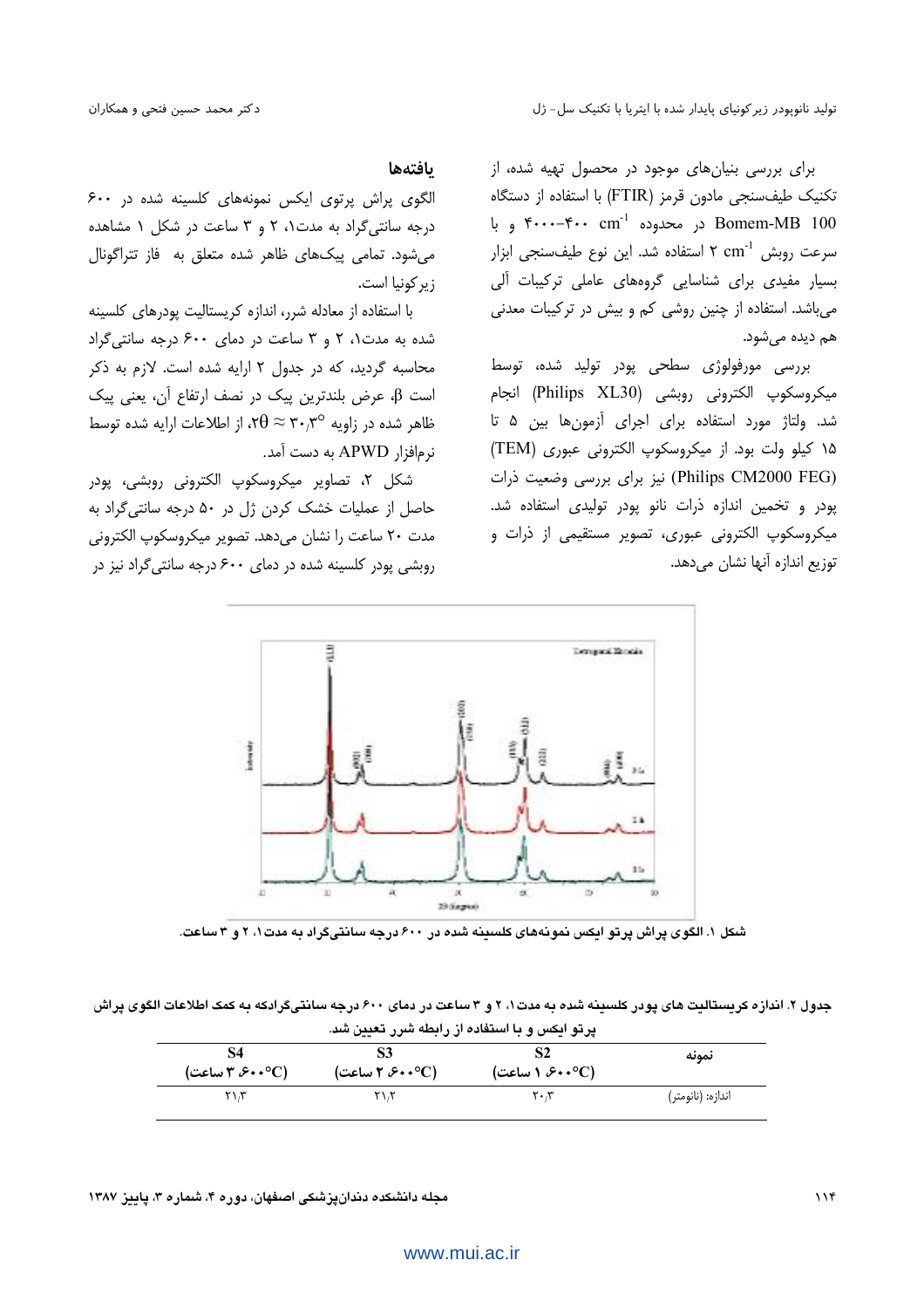شکل ۳ ارایه شده است. میکروگرافهای تهیه شده با میکروسکوپ الکترونی عبوری (TEM) برای پودر کلسینه شده در ۶۰۰ درجه سانتی گراد به مدت ۳ ساعت در بزرگنمایی های مختلف در شکل ۴ آورده شده است.

شكل ۵–الف، طيف مادون قرمز با تبديل فوريه (FTIR) مربوط به سل تهیه شده از پیش سازها در دمای ۲۵ درجه سانتی گراد را نشان میدهد. آزمون طیفسنجی مادون قرمز، در محدوده تعداد موج ۴۰۰ تا ۴۰۰۰ در سانتی متر مربع انجام شده است. در طیف مادون قرمز ژل حاصل از سل مذکور نیز (شکل ۵–ب)، باندهای پیش گفته حضور دارند و فقط به مقداری کمی از شدت آنها کاسته شده است. نمودار طیف مادون قرمز تبدیل فوریه نمونه کلسینه شده در ۶۰۰ درجه سانتی گراد به

مدت۳ ساعت نیز در شکل۵–ج نشان داده شده است.

## ىحث

روش های مختلفی مثل سنتز پلاسمایی (plasma synthesis) فرایند همرسوبی (co- precipitation)، رسوب گرمایی (hydrothermal precipitation) و نيز فرايند سل- ژل جهت توليد زيركونيا وجود دارد[٢]. فرايند سل- ژل يک روش سنتز ویژه برای تولید و تهیه پودرهای غیر آلی ریز است که علاوه بر یکنواختی و خلوص بیشتر پودر تولیدی، امکان فراوری در دمای پایین را در مقایسه با سایر فرایندهای متداول فراهم می آورد. همچنین کنترل مورفولوژی ذرات کریستالی بسیار ریز و کاهش اندازه ذرات تا حد نانومتر نیز در این روش مقدور میباشد.



شکل ۲. تصاویر میکروسکوپ الکترونی روبشی ژل خشک شده در ۵۰ درجه سانتیگراد به مدت ۲۰ ساعت.



شکل ۳. تصاویر میکروسکوپ الکترونی روبشی پودر کلسینه شده در دمای ۶۰۰ درجه سانتیگراد به مدت ۳ ساعت.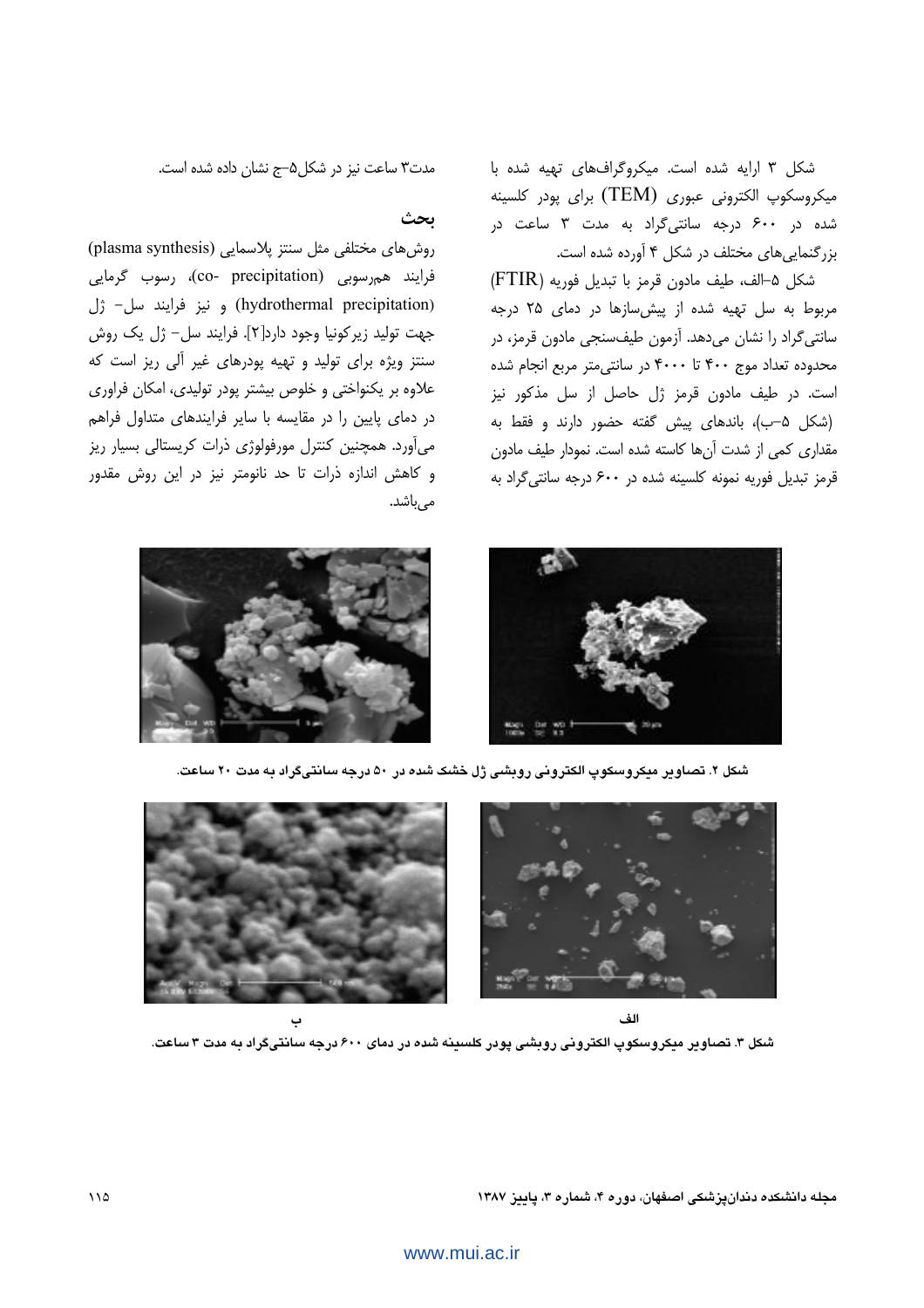

شکل ۴. تصاویر میکروسکوپ الکترونی عبوری پودر کلسینه شده در ۶۰۰ درجه سانتیگراد به مدت ۳ ساعت



(ب) طیف حاصل از طیفسنجی مادون قرمز با تبدیل فوریه از ژل خشک شده در دمای ۵۰ درجه سانتیگراد به مدت ۲۰ ساعت. (ج) طیف حاصل از طیفسنجی مادون قرمز با تبدیل فوریه مربوط به پودر کلسینه شده در دمای ۶۰۰ درجه سانتیگراد به مدت ۳ساعت.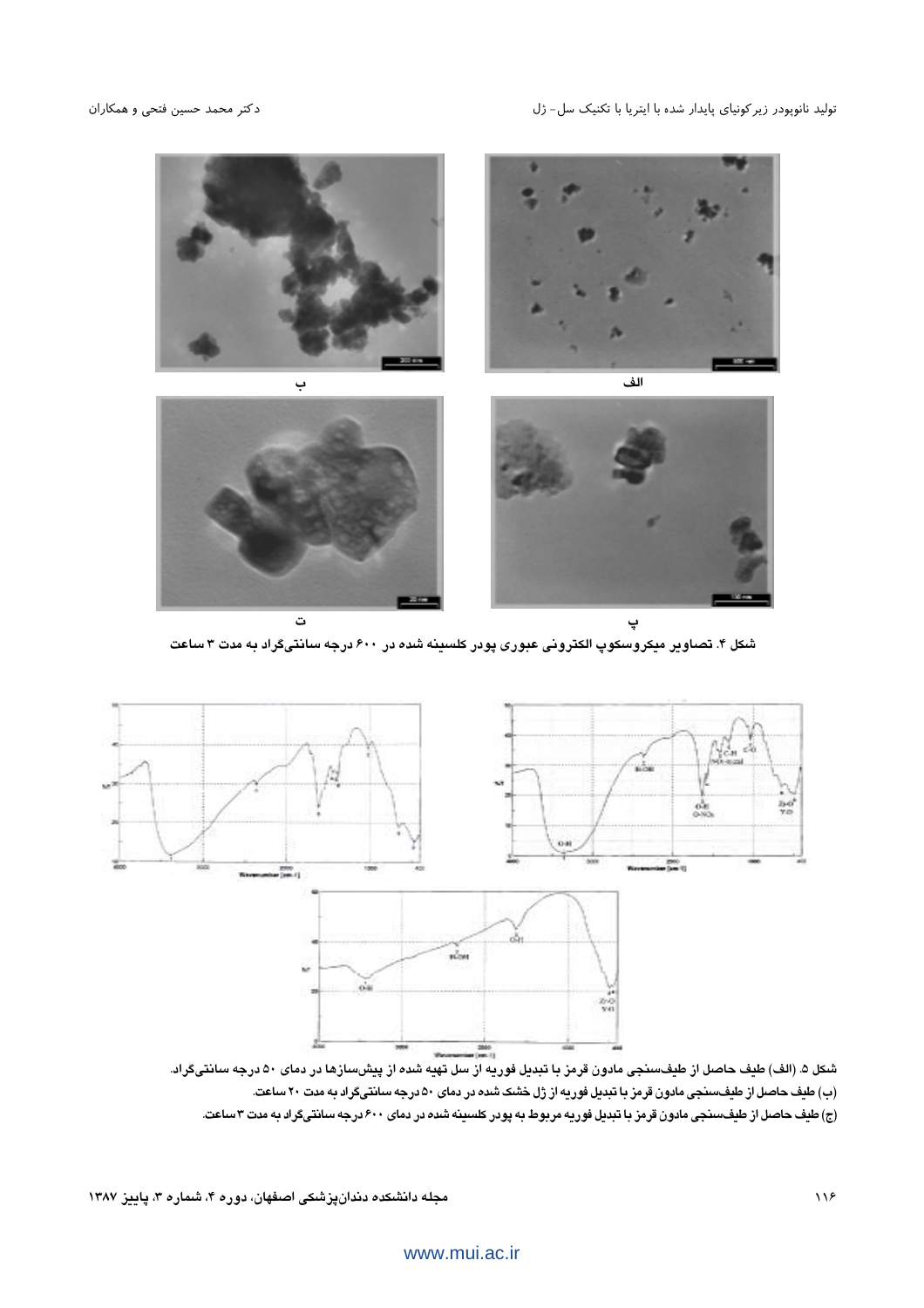بررسی الگوی پراش پرتو ایکس پودر تهیه شده (شکل ۱) نشان میدهد که پیکها ناشی از فاز تتراگونال زیرکونیا میباشند، بدون این که هیچگونه پیکی مربوط به ایتریا موجود باشد و نشانگر آن است که ایتریا به طور کامل در شبکه زیرکونیا حل شده است. پژوهشگران نشان دادهاند که حل شدن کامل ایتریا در شبکه زیرکونیا به پایدار شدن فاز تتراگونال در زیرکونیا منجر می شود که با دیاگرام فازی زیرکونیا- ایتریا نیز تطابق دارد[٢٢]. با افزايش مدت زمان كلسينه كردن از ١ به ٣ ساعت، مکان و شکل پیکها بدون تغییر میماند، ضمن این که پیک جدیدی نیز مشاهده نمی شود (شکل ۱). از آن جا که رنگ یودر کلسینه شده در زمان های ۱ و ۲ ساعت خاکستری رنگ میباشد، كه دلالت بر حضور كربن باقى مانده دارد، زمان ٣ ساعت براى كلسينه كردن نمونهها به عنوان زمان بهينه انتخاب شد.

در روش سل- ژل، ایده اصلی و عمومی فرایند، به دست آوردن پیش سازهای پلیمری حاوی زنجیرههای کلان مولکولی به طور تصادفی به یکدیگر پیچیده است که در درون آن کاتیونهای فلزی به طور یکنواخت در مقیاس اتمی توزیع شدهاند. تحرک کم کاتیونهای فلزی در شبکه پلیمری به شدت ویسکوز، از تشکیل پیوندهای مخلوط فلز- اکسیدها توسط کاتیونهای فلزی جلوگیری میکند. بنابراین سرامیک جامد تنها پس از حذف شبکه آلی تشکیل میشود، که این مسأله دماي بلوري شدن اكسيد را تحت تأثير قرار مي دهد[٢٣]. در کارهای پژوهشی انجام شده توسط پژوهشگران جهت تولید زیر کونیا به روش سل- ژل، گسترهای از دماهای مختلف بین ۴۰۰ تا ۸۰۰ درجه سانتی گراد برای عملیات کلسینه کردن و تولید زیرکونیای کریستالی ذکر شده است. Kawaguti و همکاران[۲۴]، در دمای کلسینه ۴۰۰ درجه سانتی گراد مخلوطی از فازهای تتراگونال و مونوکلینیک را برای زیرکونیای خالص گزارش کردهاند، در صورتی که Ksapabutr با کلسینه کردن پودر در دمای ۴۰۰ درجه سانتی گراد، هیچ گونه فاز کریستالی برای زیر کونیای خالص به دست نیاورده است[۲۵]. در اکثر پژوهش ها با انتخاب دمای کلسینه کردن برابر ۸۰۰ درجه سانتی گراد و بیشتر، پودر زیرکونیای خالص تولیدی مخلوطی از دو فاز تتراگونال و مونوكلينيك بود[۲۶]، ولي در مورد

زیر کونیای پایدار شده با ایتریا، حتی با انتخاب ۹۵۰ درجه سانتی گراد برای عملیات کلسینه کردن، همچنان پودر تولیدی تنها حاوي فاز تتراگونال بود[٢٧].

فرایند سل- ژل روشی بسیار حساس به عواملی همچون نوع و خلوص مواد اولیه است. علاوه بر این، تشکیل و پایداری فازهای مونوکلینیک و تتراگونال، بسیار وابسته به کاتالیزورهای به کار رفته، pH محلول، افزودنی های مورد استفاده و دمای كلسينه كردن است. تغيير در هر يک از موارد فوق موجب تغيير در دمای تشکیل فاز کریستالی و نوع (تتراگونال یا مونوکلینیک) و مقدار آن می گردد[۲۸]. به عنوان مثال، pH اسیدی محلول و حضور آنیونهایی نظیر  ${\rm SO_4}^2$ ، به افزایش دمای جوانهزنی فاز تتراگونال و پایداری آن تا دمای بالاتر در زیرکونیای خالص می|نجامد[۲۹]. اختلاف بین دمای گزارش شده برای تشکیل و تجزیه فاز تتراگونال در پژوهشهای مختلف نیز ناشی از چنین عواملی است. الگوی پراش پرتوی ایکس پودر کلسینه شده در دمای ۶۰۰ درجه سانتیگراد و زمان های مختلف، در شکل ۱ نشان داده شده است. پهنشدگی قابل توجه پیکها که در الگوی پراش پرتوی ایکس دیده میشود، اشاره به این موضوع دارد که پودر حاوی کریستالیتهایی با اندازه کمتر از ۱۰۰ نانومتر است. مجموع پهن شدگی پیکهای XRD شامل دو اثر می باشد، یکی ناشی از اندازه کوچک کریستالیتها و دیگری ناشی از میکروکرنش در مقیاس اتمی[۳۰]. عرض پیک ناشی از اندازه کوچک کریستالیتها به تنهایی را می توان توسط رابطه شرر توصیف کرد و در نتیجه اندازه متوسط کریستالیتها قابل تعيين است[٣١].

همان طور که از جدول ۲ مشاهده میشود، اندازه کریستالیتهای پودر زیر کونیای پایدارشده با سه درصد مولی ايتريا (3Y- TZP)، با افزايش زمان كلسينه كردن افزايش می یابد. البته اثر زمان بر افزایش اندازه کریستالیتها بسیار کم است.

شکل ۲ مخلوطی از آگلومرههای اسفنجی و ورقهای را نشان میدهد. ژلی که در اثر واکنش تراکمی حاصل میشود، اغلب از ذرات کروی سل تشکیل شده که به شکل تودههای حجیم (voluminous aggregates) در آمده است. ماهیت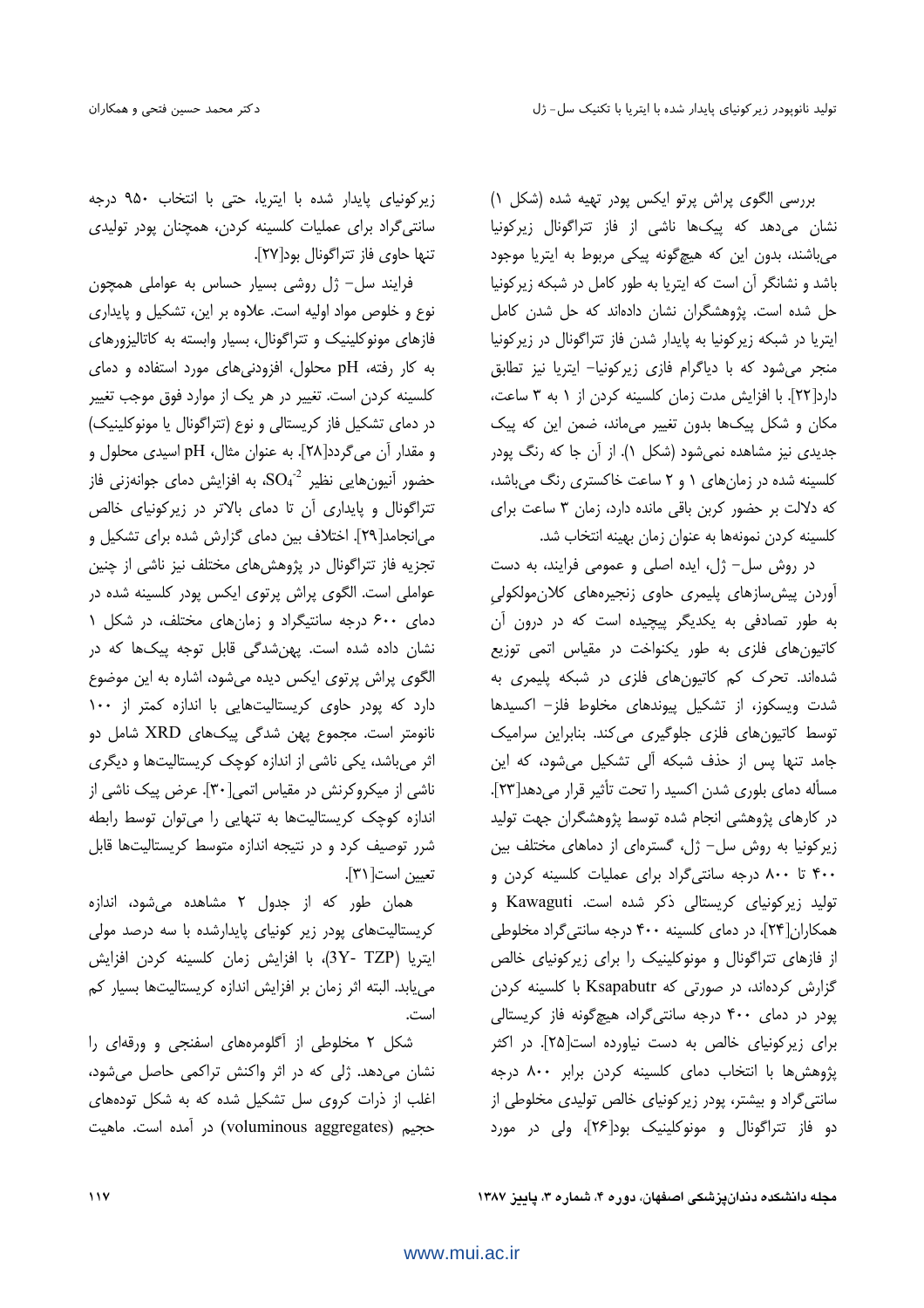آگلومرهها در یودر حاصل از ژل خشک شده اشاره به این مطلب دارد که آنها ممکن است استحکام کمی داشته، به راحتی تغییر شکل دهند. در اثر کلسینه کردن، این آگلومرهها کریستالی شده، شکل آنها بیشتر مجزا می شود، در حالی که تخلخل آن ها نيز كاهش مي يابد (شكل ٣).

ذرات پودر نانومتری زیرکونیای پایدار شده با ایتریا به روش سل– ژل، تودههایی (aggregates) با اندازه تقریبی ۱۰ میکرون و کمتر تشکیل دادهاند. مشابه چنین رفتاری در اکثر پژوهش های انجام گرفته جهت تولید پودر زیرکونیای پایدارشده توسط روش های شیمی تر از جمله روش سل- ژل نیز مشاهده شده است [٣٣، ٣٢، ٢٣].

میکروگرافهای تهیه شده با میکروسکوپ الکترونی عبوری (TEM)، همان طور که در شکل ۴ مشاهده می شود، اشاره به این مطلب دارد که اندازه پودر سنتز شده زیرکونیای پایدار شده در پژوهش حاضر در حد نانومتر می باشد و ذرات حتی در حالت آگلومره شده، شامل کریستالیتهای ریز میباشد. به عنوان مثال، شکل ۴ (ت)، یک ذره با اندازه حدود ۸۰ نانومتر را نشان می دهد که حاوی کریستالیتهایی با اندازه ۲۰ نانومتر میباشد. این مورد، مطالب و نتایج ذکر شده قبلی (شکل ۳ قسمت ب) و جدول ٢ را نيز تأييد مي كند. به طور كلي، نتايج آزمون میکروسکوپ الکترونی عبوری نشان میدهد که اندازه متوسط ذرات برای یودر کلسینه شده حدود ۸۰ نانومتر می باشد، که در توافق خوبی با نتایج أزمون میکروسکوپی الکترونی روبشی است.

طیف باندهای مختلف جذب که در شکل ۵ نشان داده شده، باند وسیعی ناشی از ارتعاشی کششی OH در $\rm{OH}$  ( را نشان می دهد که حاکی از حضور آب مولکولی (به صورت آزاد یا H پیوند داده) است. پیک جذب در محدوده ۲۳۶۱ cm<sup>-1</sup>، اشاره به حضور هیدروژن متصل شده به OH دارد. باند جذب در حدود <sup>1</sup>/7°۲ cm ۱۶۳۲ ناشی از ارتعاش خمشی O-H (تأیید حضور آب آزاد) و ذرات نيتراتى (كشش غير تقارنى O-NO2) می باشد. باند مشاهده شده در ۱۰۴۰ cm<sup>-1</sup> نیز ناشی از ارتعاش كششى C-O الكل اوليه است.

مکانیسم تشکیل ژل از سل کلوئیدی، غلبه نیروی جاذبه واندروالس بين ذرات سل بر نيروى دافعه بين آنها مى باشد،

که این امر از طریق خروج حلال میسر می شود. کاهش شدت ییکهای مربوط به گروههای OH و C-O در طیف FTIR ژل در مقایسه با طیف سل که به خروج مقداری از حلال اشاره دارد، رخداد مكانيسم مذكور را نيز تأييد مي كند. همچنين باند جذبی که در حدود ۱۳۰۹ cm<sup>-1</sup> دیده می شود، ناشی از حالت قیچی C-H مربوط به الکل میگردد، که در طیف FTIR مربوط به ژل، این باند حذف گردیده است. این مورد نیز در توافق خوبی با مکانیسم مطرح شده می باشد. فرکانس ارتعاشی در ۱۴۱۷ cm<sup>-1</sup> طیف FTIR سل و ژل نیز به ناهمآرایی (no-co-ordination) یونهای نیترات(NO3) به یون فلزی اشاره دارد. در نواحی انرژی کم طیف هم، پیوند Zr- O و Y-باندهای واضحی را هم در ۴۸۹ cm<sup>-1</sup> و هم در ۶۴۹ cm<sup>-1</sup> ايجاد مي كنند (شكل ۵، طيف هاي الف و ب).

در شکل ۵ (ج) مشاهده می شود که شدت باند جذب ناشی از ارتعاش کششی O-H به طور قابل ملاحظهای در اثر تبخیر و خروج آب در طی عملیات کلسینه کردن کاهش یافته، به نواحی انرژی بیشتر جا به جا شده است. طبق یک پژوهش انجام شده، این باند جذب مربوط به مولکولهای آب با شدت کاهش یافته (ناحیه ۳۴۳۴ cm<sup>-1</sup>) ممکن است ناشی از رطوبت جذب شده از اتمسفر محيط توسط نمونه كلسينه شده باشد[٣۴]. همچنين در این طیف، باند مشاهده شده در حدود ۱۶۲۴ cm<sup>-1</sup> ناشی از ارتعاش خمشی O-H میباشد، که ملاحظه میشود در اثر كلسينه كردن از شدت آن بسيار كاسته شده است و نظريه فوق تأبيد مے شود.

نتايج مجموعه ارزيابي و آزمون هاي به عمل آمده حاكي از آن است که تهیه نانوپودر زیرکونیای پایدار شده با ایتریا با موفقیت به انجام رسیده است. این محصول نانومتری با خواص ویژهای که ناشی از ساختار در مقیاس نانو می باشد، ممکن است زمینه مناسبی را برای تهیه و ساخت ترمیمهای مورد استفاده در دندان پزشکی مثل اینله، انله، پست و کور، کراون و بریج دندانی از زیرکونیا فراهم آورد. بدیهی است با کاهش اندازه دانههای سرامیک تولید شده از پودر نانومتری زیرکونیا، خواص نوری بهبود می یابد که به ویژه برای ساخت مواردی چون کراون و ونیر دندانی اهمیت به سزایی دارد.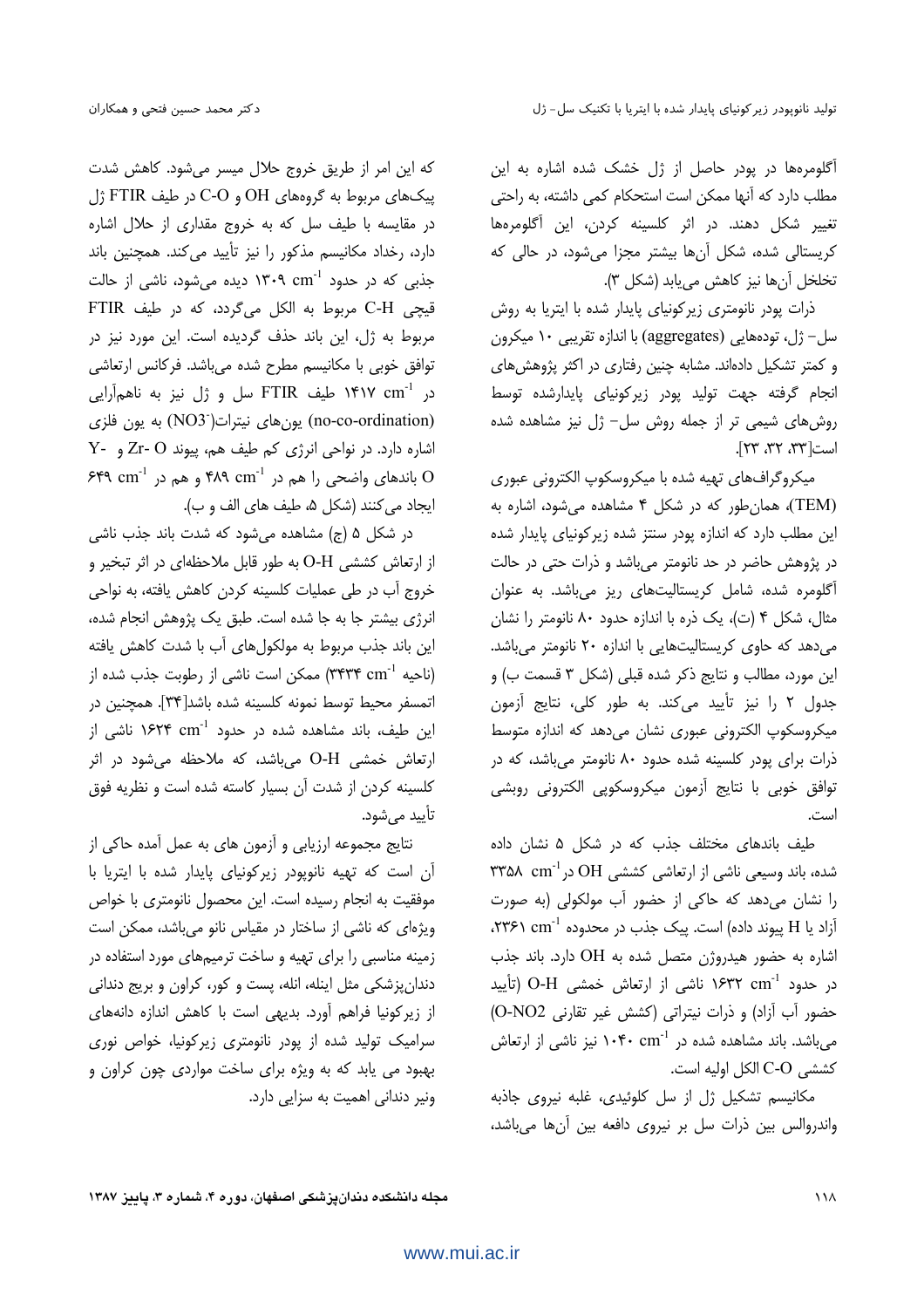ممکن است زمینه مناسبی را برای تهیه و ساخت ترمیم های مورد استفاده در دندان زشکی مثل اینله، انله، پست و کور، كراون و بريج دنداني از زيركونيا فراهم آورد. بديهي است با کاهش اندازه دانههای سرامیک تولید شده از یودر نانومتری زیرکونیا، خواص نوری بهبود می یابد که به ویژه برای ساخت مواردی چون کراون و ونیر دندانی اهمیت به سزایی دارد.

## تشکر و قدردانی

این پژوهش در قالب طرح تحقیقاتی با کد 1MSB842 و با حمایت مالی دانشگاه صنعتی اصفهان به اجرا درآمده است. بدين وسيله از معاونت محترم يژوهشى دانشگاه صنعتى اصفهان سیاسگزار*ی* مے شود. نتيجه گيري

پودر نانومتری زیرکونیای پایدار شده با سه درصد مولی ایتریا با اندازه كريستاليت حدود ٢٠ نانومتر و اندازه ذرات حدود ٨٠ نانومتر تولید شد. دما و زمان بهینه کلسینه کردن برا*ی* تولید یودر زیرکونیای پایدار شده با سه درصد مولی ایتریا تحت شرایط آزمایشگاهی به کار رفته در این پژوهش به ترتیب ۶۰۰ درجه سانتی گراد و ۳ ساعت می باشد. روش سل- ژل به کار رفته در این پژوهش بسیار ساده است، به طوری که می توان آن را بدون نیاز به کنترل پارامترهای متعدد نظیر pH، جهت تولید پودر زیرکونیای پایدار شده با ایتریا به صورت تجاری برای کاربردهای دندان نشکی به کار برد. این محصول نانومتری با خواص ویژوای که ناشی از ساختار در مقباس نانو می باشد،

#### **References**

- 1. Hench LL, Wilson J. An Introduction to Bioceramics, Advanced Ceramic Society. Vol 1. Singapore: World Scientific Publishing Co; 1998. p. 139-80.
- 2. Piconi C, Maccauro G. Zirconia as a ceramic biomaterial. Biomaterials 1999; 20(1): 1-25.
- 3. Wattanasiriwech D, Wattanasiriwech S. A sol-powder coating technique for fabrication of yttria stabilised Zirconia. Mater Res Bull 2006; 41(8): 1437-146.
- 4. American Society for Testing and Materials. F1873-98, Standard specification for high-purity dense yttria tetragonal zirconium oxide polycrystal (Y-TZP) for surgical implants. West Conshohocken: American Society for Testing and Materials; 1998.
- 5. Chevalier J. What future for zirconia as a biomaterial? Biomaterials 2006; 27(4): 535-43.
- 6. Li J. Hastings GW. Oxide bioceramics: Inert ceramic materials in medicine and dentistry. In: Black J. Hastings GW. Handbook of Biomaterials Properties. London. Chapman and Hall: 1998. p. 340-54.
- 7. Sundh A, Molin M, Sjogren G. Fracture resistance of yttrium oxide partially-stabilized zirconia all-ceramic bridges after veneering and mechanical fatigue testing. Dent Mater 2005; 21(5): 476-82.
- 8. Guazzato M, Albakry M, Ringer SP, Swain MV. Strength, fracture toughness and microstructure of a selection of allceramic materials. Part II. Zirconia-based dental ceramics. Dent Mater 2004; 20(5): 449-56.
- 9. Filiaggi MJ, Pilliar RM, Abdulla D. Evaluating sol-gel ceramic thin films for metal implant applications. II. Adhesion and fatigue properties of zirconia films on Ti-6AI-4V. J Biomed Mater Res 1996; 33(4): 239-56.
- 10. Luthardt RG, Holzhuter MS, Rudolph H, Herold V, Walter MH. CAD/CAM-machining effects on Y-TZP zirconia. Dent Mater 2004; 20(7): 655-62.
- 11. Sundh A, Sjogren G. Fracture resistance of all-ceramic zirconia bridges with differing phase stabilizers and quality of sintering. Dent Mater 2006; 22(8): 778-84.
- 12. Ardlin BI. Transformation-toughened zirconia for dental inlays, crowns and bridges: chemical stability and effect of low-temperature aging on flexural strength and surface structure. Dent Mater 2002; 18(8): 590-5.
- 13. Taskonak B, Yan J, Mecholsky JJ, Jr., Sertgoz A, Kocak A. Fractographic analyses of zirconia-based fixed partial dentures. Dent Mater 2008; 24(8): 1077-82.
- 14. Martinella R. Selection and application of wear resistant materials to increase service life of components. In: Vincenzini P. Innovative Materials. Faenza: Techna Srl publication; 1993. p. 441-63.
- 15. Rose RM, Nusbaum HJ, Schneider H, Ries M, Paul I, Crugnola A et al. On the true wear rate of ultra high-molecularweight polyethylene in the total hip prosthesis. J Bone Joint Surg Am 1980; 62(4): 537-49.
- 16. Meyenberg KH, Luthy H, Scharer P. Zirconia posts: a new all-ceramic concept for nonvital abutment teeth. J Esthet Dent 1995; 7(2): 73-80.
- 17. Denry I, Kelly JR. State of the art of zirconia for dental applications. Dent Mater 2008: 24(3): 299-307.

مجله دانشکده دندانیزشکی اصلهان، دوره ۴، شماره ۳، یادیز ۱۳۸۷

 $119$